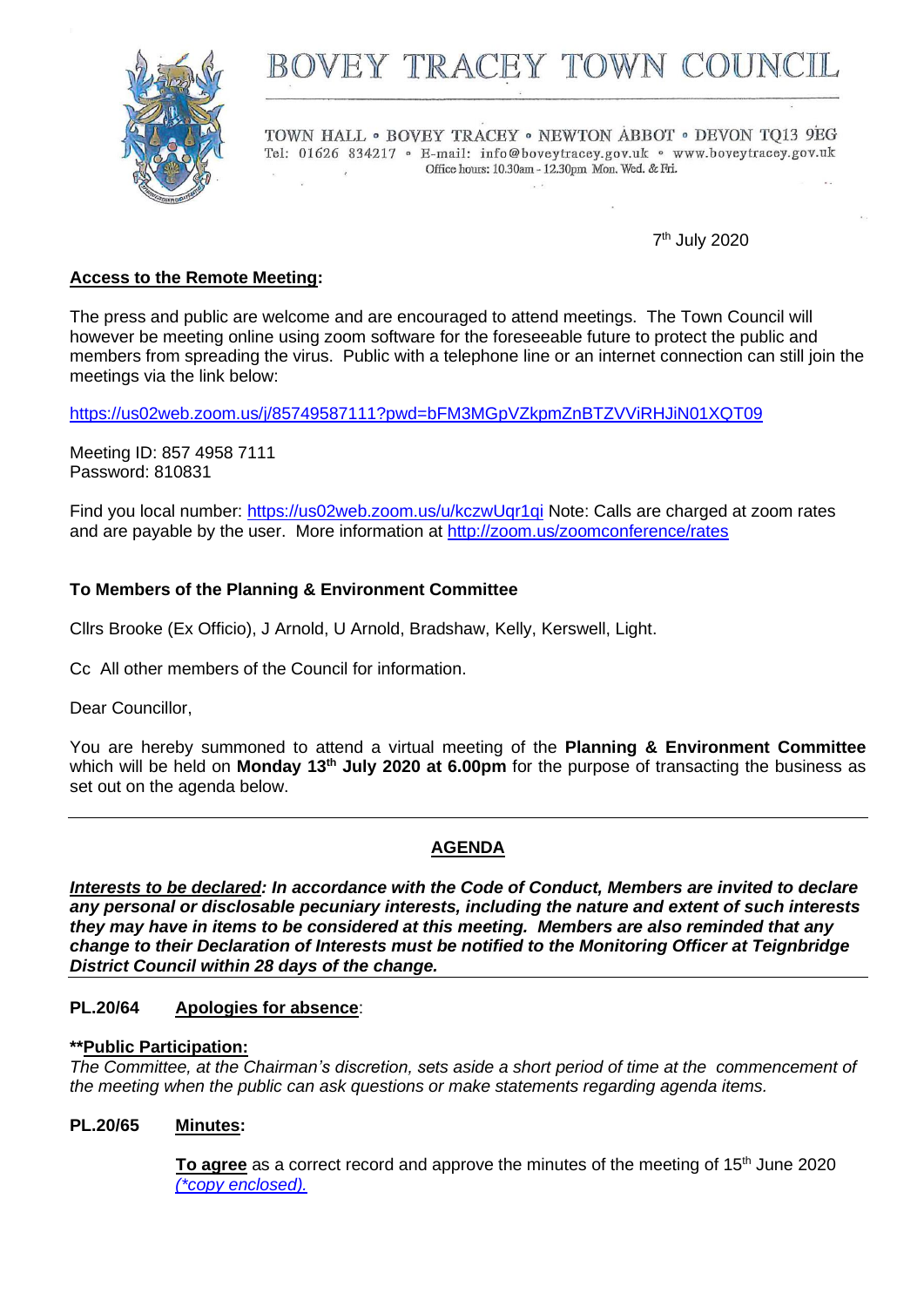#### **PL.20/66 Standing Item – Climate Emergency:**

**To note** the Council Declaration and to embed the climate emergency declaration across all Council services, activities, plans and other relevant work, considering the environmental impact of decisions, ensuring a fully integrated approach to mitigating the impact of climate change.

# **PL.20/67 Consideration of Planning Applications**:

Deferred item:

a) **19/02541/MAJ** Construction of industrial building (for manufacturing, administration and support space), access and associated parking at land at Heathlands, Old Newton Road.

DNPA Applications listed to 5.6.20:

b) **0258/20** Replacement rear extension and new entrance porch, along with changes to window openings to existing house at Torsmead.

TDC Applications listed to 12.6.20: None

DNPA Applications listed to 12.6.20: None

TDC Applications listed to 19.6.20:

- c) **20/00897/LBC** Remove existing single glazed timber window, demolition of brickwork below, replace with single glazed timber French doors and two masonry steps at Little Wolleigh.
- d) **20/00952/HOU** Conversion of existing garage, replacement garage and replacement conservatory with orangery at 9 Kiln Road.
- e) **20/01005/TPO** Crown reduce three oaks and one beech at land south of Pottery Road NGR 281278 77079.
- f) **20/01015/TPO** Prune four oak trees in Area A9 at 23 Naseby Drive, Heathfield.
- g) **20/01004/DCR3** Consultation from DCC on application under Town & Country Planning General Regulations 1992 for the erection of an octagonal timber shelter at the south eastern end of the School Playing Field (DCC ref RT/DCC4185/2020)

DNPA Applications listed to 19.6.20: None

TDC Applications listed to 26.6.20:

- h) **20/00804/HOU** Hard standing at 14 & 16 Cromwells Way.
- i) **20/01013/FUL** Removal of path to form level access and removal of porch outer doors at Church of the Evangelist, Ashburton Road.

DNPA Applications listed to 26.6.20: None

TDC Applications listed to 3.7.20:

j) **20/01068/TPO** In woodland area W1, crown lift one beech, crown lift hazel, yew, sycamore and ash. Fell one leaning ash and reduce two limbs of one oak by 1m at Indio Cottage, Newton Road.